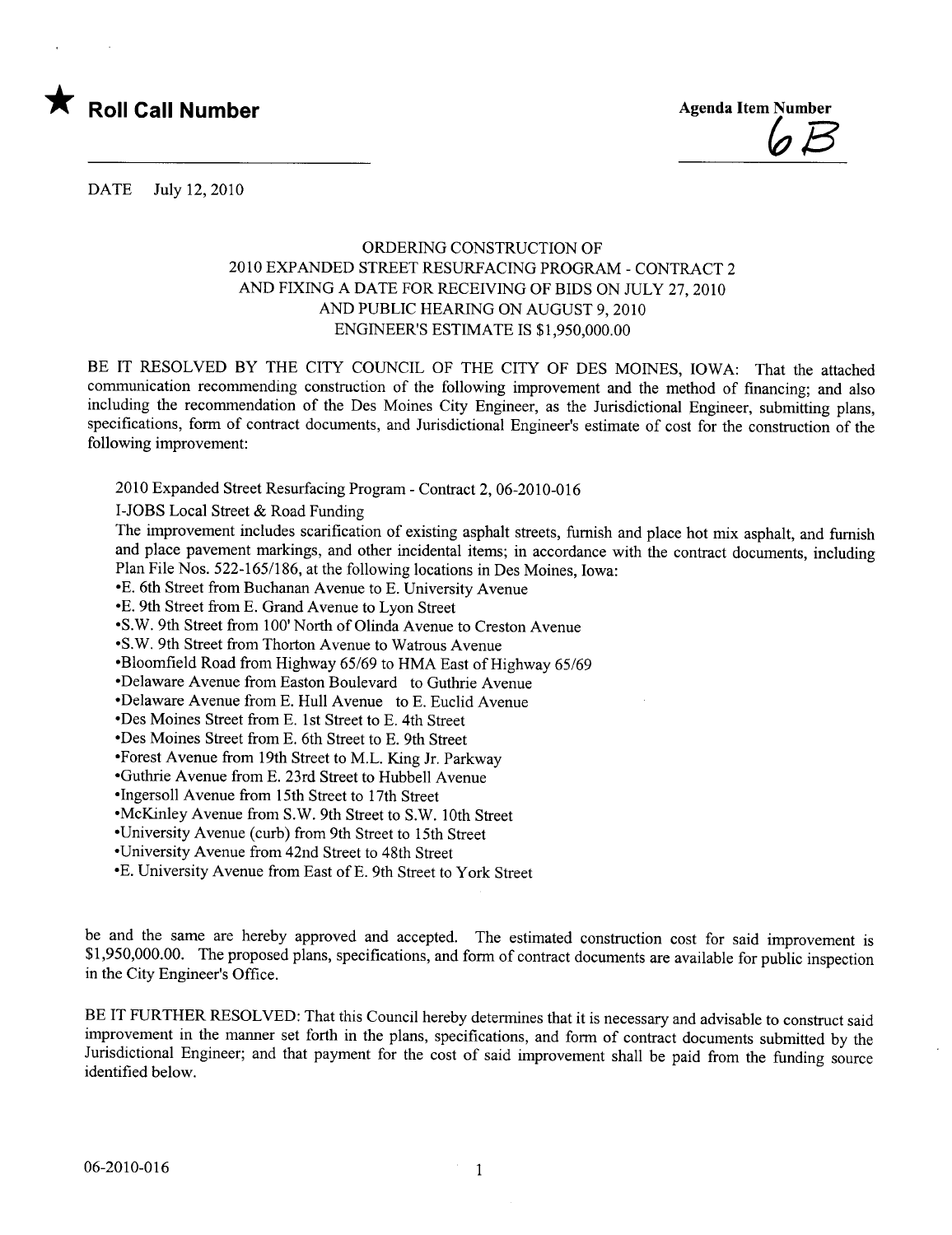



## DATE July 12,2010

BE IT FURTHER RESOLVED: That a public hearing on said plans, specifications, form of contract documents, and Jurisdictional Engineer's estimate of construction cost for said improvement be held in the City Council Chambers, 2nd Floor, City Hall, 400 Robert D. Ray Drive, Des Moines, Iowa, at 5:00 p.m. on August 9, 2010, at which time this Council wil consider any objections offered thereto or to the making of said improvement.

BE IT FURTHER RESOLVED: That proposals will be received by the City of Des Moines, at the office of the City Clerk until 11 :00 a.m. on July 27, 2010, for the construction of said improvement, and the taking of bids in the manner required by law. Proposals received will be opened at a public meeting presided over by the Jurisdictional Engineer in the City Council Chambers, 2nd Floor, City Hall, 400 Robert D. Ray Drive, Des Moines, Iowa, at 11 :00 a.m. on July 27,2010, after which the bids together with a bid tabulation and recommendation of the Jurisdictional Engineer wil be presented to the City Council at its next meeting for action thereon.

BE IT FURTHER RESOLVED: That an appropriate Notice to Bidders and Notice of Public Hearing for said improvement be published in the Des Moines Register as provided and directed by Chapter 26 and/or 314, Code of Iowa.

(City Council Communication Number  $/0.428$  attached.)

Moved by to adopt.

FORM APPROVED:

Kathleen Vanderpool Deputy City Attorney

**FUNDS AVAILABLE** 

Clark

Allen McKinley Des Moines Finance Director

Funding Source: 2010-2011 CIP, Page Street-47, Special City-wide Street Improvements, STR217, Being: \$867,784 in I-JOBS Local Street & Road Funding (\$630,532.64 in Rebuild Iowa Infrastructure Fund per House File 822 and \$237,251.23 in ARRA Block Grant per House File 820) and \$1,082,216 in Gaming Monies from the Agreement with Polk County and The Racing Association of Central Iowa

| <b>COUNCIL ACTION</b> | <b>YEAS</b> | <b>NAYS</b> | <b>PASS</b> | <b>ABSENT</b>   |
|-----------------------|-------------|-------------|-------------|-----------------|
| <b>COWNIE</b>         |             |             |             |                 |
| <b>COLEMAN</b>        |             |             |             |                 |
| <b>GREISS</b>         |             |             |             |                 |
| <b>HENSLEY</b>        |             |             |             |                 |
| <b>MAHAFFEY</b>       |             |             |             |                 |
| <b>MEYER</b>          |             |             |             |                 |
| <b>MOORE</b>          |             |             |             |                 |
| <b>TOTAL</b>          |             |             |             |                 |
| <b>MOTION CARRIED</b> |             |             |             | <b>APPROVED</b> |

## **CERTIFICATE**

I, DIANE RAUH, City Clerk of said City hereby certify that at a meeting of the City Council of said City of Des Moines, held on the above date, among other proceedings the above was adopted.

IN WITNESS WHEREOF, I have hereunto set my hand and affixed my seal the day and year first above written.

Mayor City Clerk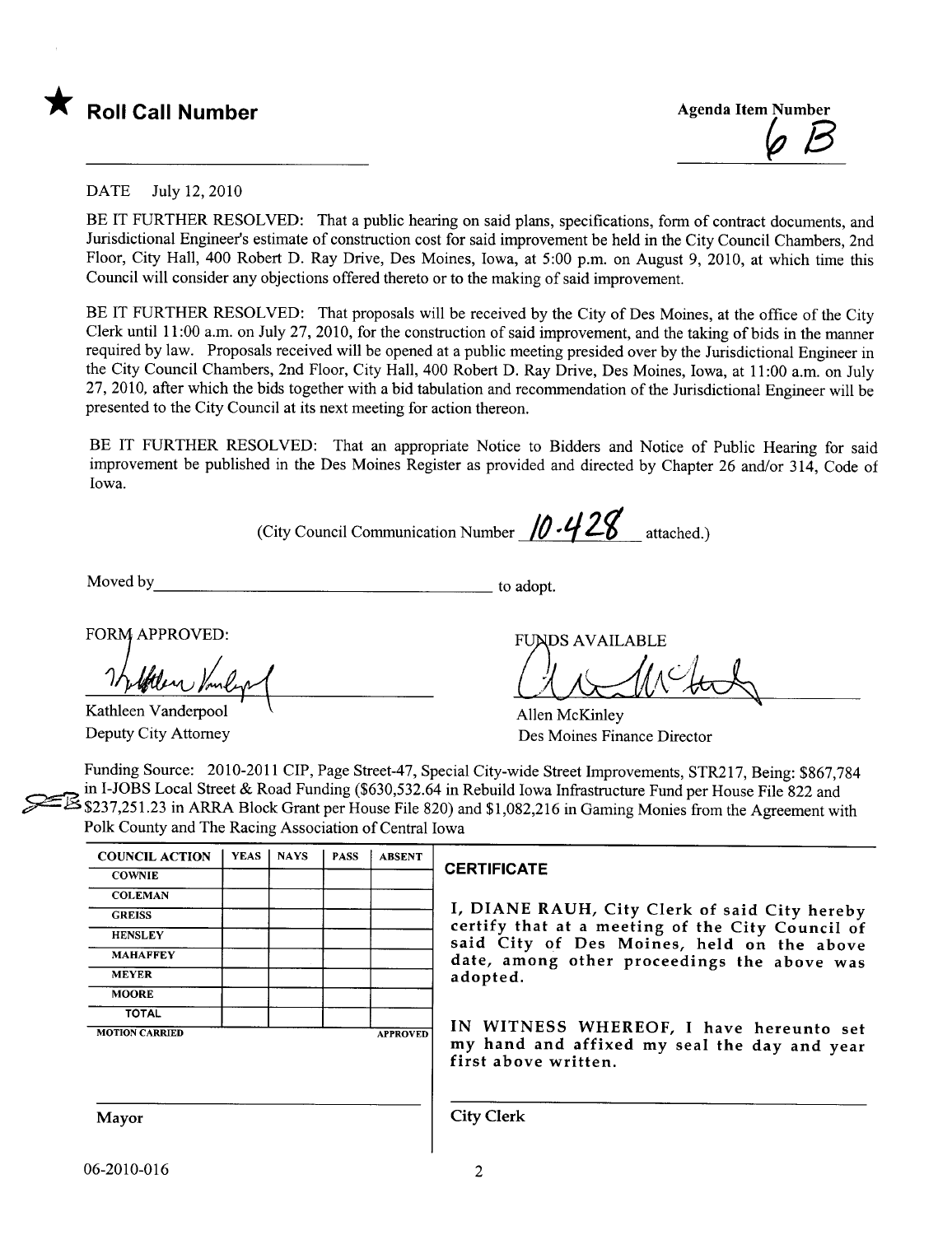

Delaware Ave - Guthrie Ave to Easton Blvd

8 Delaware Ave - E. Euclid Ave to E Hull Ave 15 Bloomfield Rd - Hwy 65/69 to ACC east 16 McKinley Ave - SW 9th St to ACC west

2010 EXPANDED STREET RESURFACING PROGRAM ACTIVITY I.D. 06-2010-016 - CONTRACT 2

1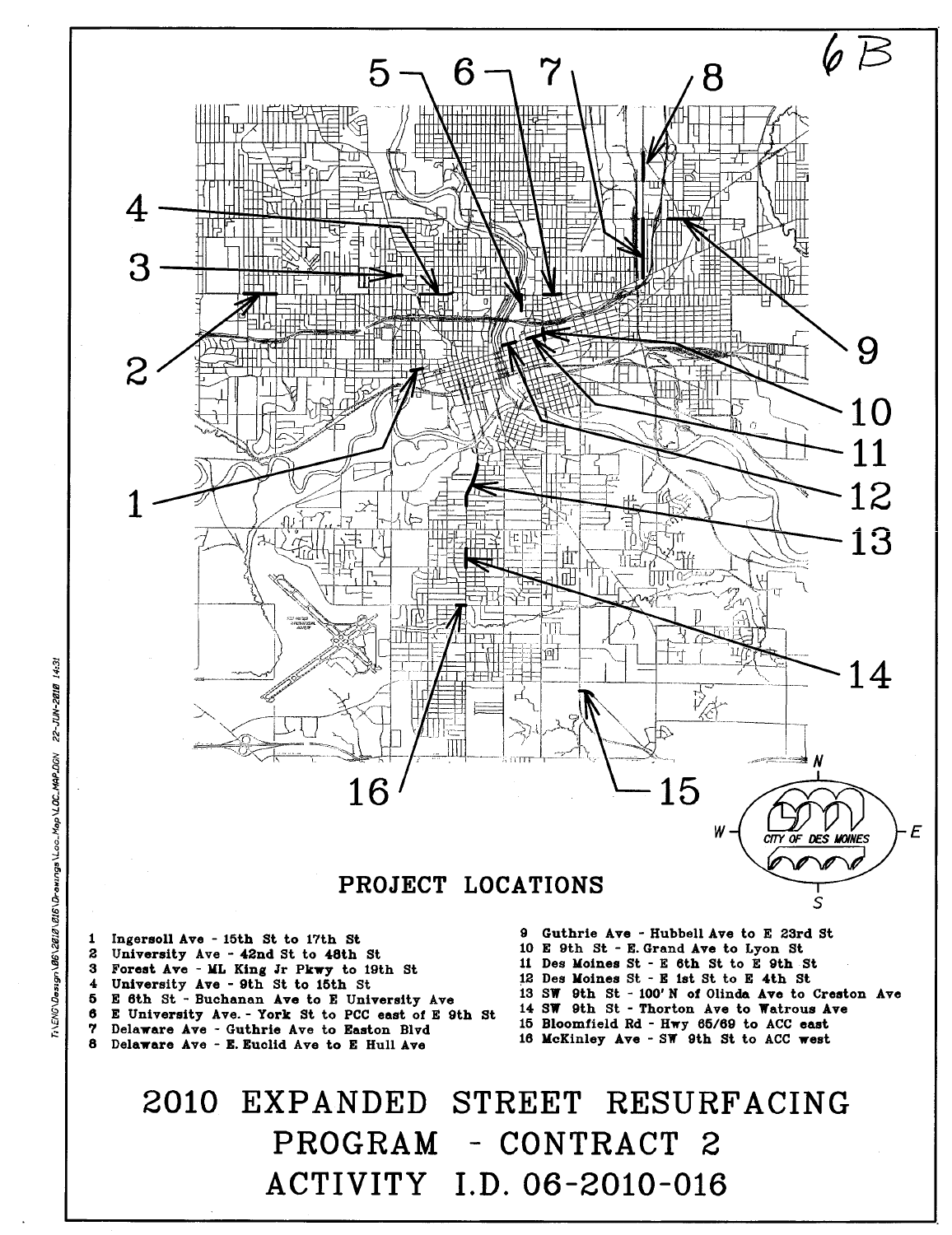CONSTRUCTION ESTIMATE

DEPARTMENT OF ENGINEERING CITY OF DES MOINES, IOWA

Activity ID 06-2010-016 IDOT PROJ NO.: None DATE: 06/28/10

 $6B$ 

## PROJECT: 2010 EXPANDED STREET RESURFACING PROGRAM - CONTRACT 2

|                         |                                                         | <b>ESTIMATED UNITS</b> |                 | <b>AMOUNT</b>     |              |
|-------------------------|---------------------------------------------------------|------------------------|-----------------|-------------------|--------------|
| NO.                     | <b>DESCRIPTION</b>                                      | <b>UNIT</b>            | <b>TOTAL</b>    | <b>UNIT PRICE</b> | <b>TOTAL</b> |
| 1                       | Cleaning and Preparation of Base                        | <b>MILE</b>            | 4.4             | \$5,000.00        | \$22,000.00  |
| 2 <sup>1</sup>          | <b>Pavement Scarification</b>                           | SY                     | 40955           | \$2.50            | \$102,387.50 |
| 3                       | HMA (1M ESAL) Surface, 1/2", No Fric                    | <b>TON</b>             | 5050            | \$90.00           | \$454,500.00 |
| $\overline{\mathbf{4}}$ | HMA (3M ESAL) Surface, 1/2", Fric L-4                   | <b>TON</b>             | 8950            | \$95.00           | \$850,250.00 |
| 5                       | Milled Butt Joints                                      | <b>LS</b>              | 1               | \$10,000.00       | \$10,000.00  |
| 6                       | <b>Manhole Adjusting Ring</b>                           | <b>EACH</b>            | 28              | \$250.00          | \$7,000.00   |
| $\overline{7}$          | Intake Riser                                            | <b>EACH</b>            | 16              | \$300.00          | \$4,800.00   |
| 8                       | New Manhole Lid                                         | <b>EACH</b>            | 10              | \$275.00          | \$2,750.00   |
| 9                       | Patch by Count                                          | <b>EACH</b>            | 10 <sub>1</sub> | \$300.00          | \$3,000.00   |
| 10                      | Patch, Full Depth                                       | SY                     | 150             | \$100.00          | \$15,000.00  |
| 11                      | Remove & Replace M-A Intake                             | <b>EACH</b>            | 4               | \$3,500.00        | \$14,000.00  |
| 12                      | Remove & Replace M-F Intake                             | <b>EACH</b>            | $\overline{4}$  | \$6,000.00        | \$24,000.00  |
| 13                      | Painted Pavement Marking, Waterborne or Solvent based   | <b>STA</b>             | 824.92          | \$110.00          | \$90,741.20  |
| 14                      | Painted Symbols and Legend, Waterborne or Solvent based | <b>EACH</b>            | 74              | \$100.00          | \$7,400.00   |
| 15                      | Durable Pavement Markings, Epoxy                        | <b>STA</b>             | 186.15          | \$190.00          | \$35,368.50  |
| 16                      | DurablePavement Symbols and Legend, Epoxy               | <b>EACH</b>            | 31              | \$225.00          | \$6,975.00   |
| 17                      | Permanent Tape Marking, Profiled Pavement Marking Tape  | <b>STA</b>             | 205.61          | \$425.00          | \$87,384.25  |
| 18                      | Permanent Tape Marking, Intersection Marking Tape       | <b>STA</b>             | 20.7            | \$450.00          | \$9,315.00   |
| 19                      | Pre-Cut Symbol and Legend                               | <b>EACH</b>            | 21              | \$450.00          | \$9,450.00   |
| 20                      | Grooves Cut for Pavement Markings                       | <b>STA</b>             | 412.46          | \$110.00          | \$45,370.60  |
| 21                      | Grooves Cut for Symbols and Legends                     | <b>EACH</b>            | 52              | \$105.00          | \$5,460.00   |
| 22                      | Loop Detector, Replacement, 6' by 8'                    | <b>EACH</b>            | 8               | \$1,000.00        | \$8,000.00   |
| 23                      | Loop Detector, Replacement, 6' by 20'                   | <b>EACH</b>            | 8               | \$1,200.00        | \$9,600.00   |
| 24                      | <b>Traffic Control</b>                                  | <b>LS</b>              | 1               | \$40,000.00       | \$40,000.00  |